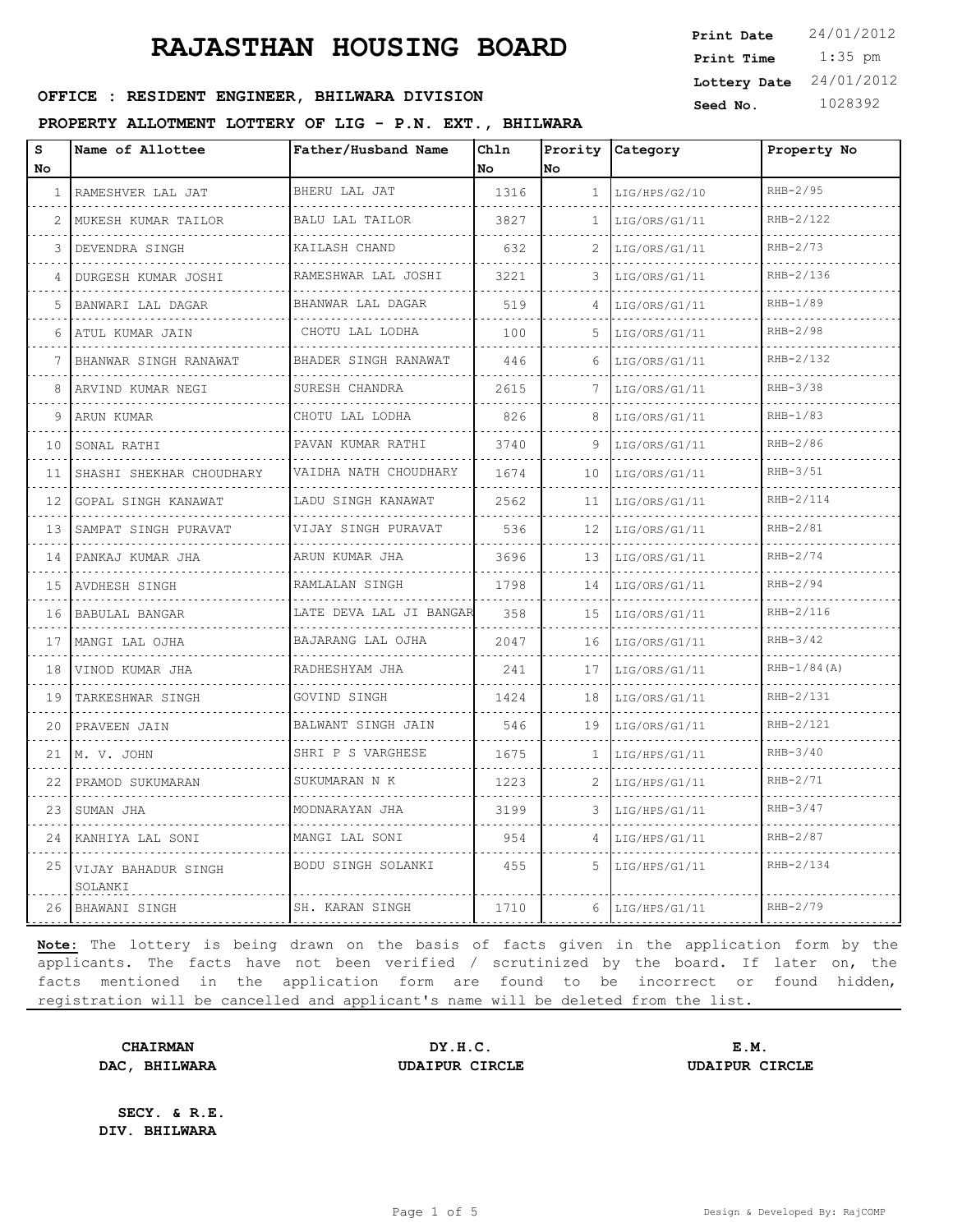### **OFFICE : RESIDENT ENGINEER, BHILWARA DIVISION** Seed No. 1028392

#### **PROPERTY ALLOTMENT LOTTERY OF LIG - P.N. EXT., BHILWARA**

 1:35 pm **Print Date**  $24/01/2012$ **Print Time Lottery Date** 24/01/2012

| S<br>No | Name of Allottee          | Father/Husband Name          | Chln<br>No | No           | Prority Category | Property No    |
|---------|---------------------------|------------------------------|------------|--------------|------------------|----------------|
| 27      | PRAKASH CHANDRA SINGH     | CHANDAN SINGH                | 751        | 7            | LIG/HPS/G1/11    | RHB-2/138      |
| 28      | RAJESH P. NAYAR           | PURSHOTTAM P. NAYAR          | 2014       | 8            | LIG/HPS/G1/11    | RHB-2/99       |
| 29      | NUNU JHA                  | KHELANAND JHA                | 2260       | 9            | LIG/HPS/G1/11    | $RHB-1/86 (A)$ |
| 30      | DIPAK KUMAR TOLMBIYA      | .<br>GOPAL LAL TOLMBIYA      | 3257       | 10           | LIG/HPS/G1/11    | $RHB-3/36$     |
| 31      | MOHD. IMRAN               | ALLUDDIN KHA PATHAN          | 1567       | 11           | LIG/HPS/G1/11    | RHB-1/88       |
| 32      | LAXMI NARAYAN PARASHAR    | RADHESHYAM PARASHAR          | 273        | 12           | LIG/HPS/G1/11    | RHB-2/117      |
| 33      | KRISHANA SHARMA           | .<br>PRITHVIRAJ SHARMA       | 1122       | 13           | LIG/HPS/G1/11    | $RHB-2/91$     |
| 34      | KAILASH CHANDRA VYAS      | PRAHLAD RAY VYAS             | 341        | 14           | LIG/HPS/G1/11    | RHB-2/110      |
| 35      | NIKHIL PARAKH             | GOPAL DAS PARAKH             | 1736       | 15           | LIG/HPS/G1/11    | $RHB-1/91$     |
| 36      | <b>BABU SINGH</b>         | DAUL SINGH                   | 2647       | 16           | LIG/HPS/G1/11    | RHB-2/103      |
| 37      | RAKESH KUMAR JAIN         | SANTOSH KUMAR JAIN           | 2411       | 17           | LIG/HPS/G1/11    | RHB-2/100      |
| 38      | GIRDHARI SINGH            | GAIDA SINGH                  | 387        | 18           | LIG/HPS/G1/11    | RHB-2/92       |
| 39      | LAXMAN SINGH RATHORE      | MADHU SINGH RATHORE          | 301        | 19           | LIG/HPS/G1/11    | $RHB-1/84$     |
| 40      | DINESH RATHORE            | RAMMURTI SINGH               | 677        | 20           | LIG/HPS/G1/11    | $RHB-3/35$     |
| 41      | RAJ KIRAN GOYAL           | RAVINDRA KUMAR GOYAL<br>.    | 393        |              | LIG/ORS/G1/11    | $RHB-3/29$     |
| 42      | SURENDRA SINGH RATHOR     | GOVIND SINGH RATHOR          | 2023       | 2            | LIG/HPS/G1/11    | RHB-2/126      |
| 43      | ICHCHHASHANKAR CHATURVEDI | PURSHOTTAM CHATURVEDI        | 2766       | 3            | LIG/HPS/G1/11    | RHB-2/102      |
| 44      | KAMAL KUMAR JAIN          | DHARAM CHAND JAIN            | 2946       |              | LIG/HPS/G1/11    | RHB-3/39       |
| 45      | MAHIPAL SINGH RATHOR<br>. | UDAY SINGH RATHOR            | 1704       | 5.           | LIG/HPS/G1/11    | RHB-2/124      |
| 46      | VIRENDRA KUMAR JANGID     | RAMNARAYAN JANGID            | 3554       | 6            | LIG/HPS/G1/11    | RHB-2/130      |
| 47      | RAMESHWAR PRASAD TAILOR   | GANESHI LAL TAILOR           | 2808       | 7            | LIG/HPS/G1/11    | RHB-2/88       |
| 48      | PARASMANI BHANAVAT<br>.   | KAILASH CHANDRA BHANAVA<br>. | 3800       | $\mathbf{1}$ | LIG/ORS/G2/11    | $RHB-1/81$     |
| 49      | PRAVIN KUMAR OJHA         | SHIV KUMAR OJHA              | 160        | 2            | LIG/ORS/G2/11    | RHB-2/129      |
| 50      | PAVAN KHABYA              | SHANTI LAL KHABYA            | 1906       | 3            | LIG/ORS/G2/11    | $RHB-1/75$     |
| 51      | MANOJ KUMAR               | LATE VASUMAL                 | 450        | 4            | LIG/ORS/G2/11    | $RHB-3/45$     |
| 52      | RAMESH SINGH RANAWAT      | HARI SINGH RANAWAT           | 3522       | 5.           | LIG/ORS/G2/11    | RHB-1/78       |
|         |                           |                              |            |              |                  |                |

**Note:** The lottery is being drawn on the basis of facts given in the application form by the applicants. The facts have not been verified / scrutinized by the board. If later on, the facts mentioned in the application form are found to be incorrect or found hidden, registration will be cancelled and applicant's name will be deleted from the list.

**CHAIRMAN DY.H.C. E.M. DAC, BHILWARA UDAIPUR CIRCLE UDAIPUR CIRCLE**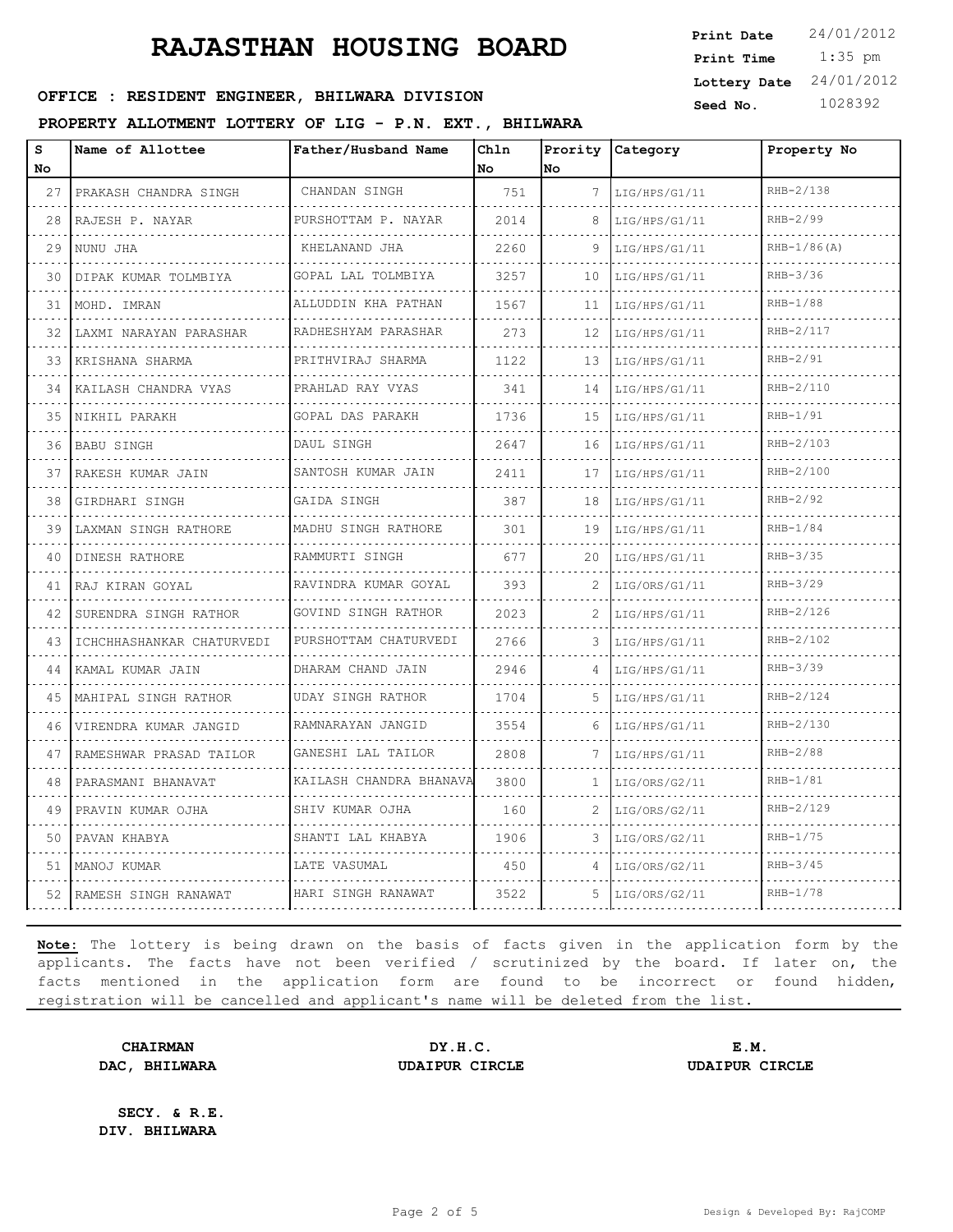### **Seed No. 1028392 OFFICE : RESIDENT ENGINEER, BHILWARA DIVISION**

#### **PROPERTY ALLOTMENT LOTTERY OF LIG - P.N. EXT., BHILWARA**

| Print Time                | $1:35$ pm |
|---------------------------|-----------|
| Lottery Date $24/01/2012$ |           |
| Seed No.                  | 1028392   |

**Print Date**  $24/01/2012$ 

| s<br>No | Name of Allottee      | Father/Husband Name       | Chln<br>l No | Prority<br>No. | Category           | Property No |
|---------|-----------------------|---------------------------|--------------|----------------|--------------------|-------------|
| 53      | NANDU RAM SHARMA      | BHAWAR LAL SHARMA         | 1470         | 6              | LIG/ORS/G2/11      | RHB-2/80    |
| 54      | SAIYAD BABU           | .<br>SAIYAD KADAR         | 946          |                | .<br>LIG/ORS/G2/11 | RHB-2/77    |
| 55      | KRISHNA DEVI          | DAULAT RAM                | 2898         | 8              | LIG/ORS/G2/11      | RHB-2/97    |
| 56      | SATYANARAYAN SHARMA   | BHAVAR LAL SHARMA         | 1472         | 9              | LIG/ORS/G2/11      | $RHB-3/46$  |
| 57      | BHOPAL SINGH          | VIJAY SINGH               | 1379         | 10             | LIG/ORS/G2/11      | RHB-2/96    |
| 58      | ADITYA PANCHOLI       | GOPAL PANCHOLI            | 880          | 11             | LIG/ORS/G2/11      | $RHB-1/82$  |
| 59      | ANIL NAKARA           | .<br>MUKUND LAL NAKARA    | 2702         | 12             | LIG/ORS/G2/11      | $RHB-3/34$  |
| 60      | VIJAY LAKHANI         | RAMESH CHANDRA LAKHANI    | 3963         | 13             | LIG/ORS/G2/11      | RHB-2/119   |
| 61      | ANIL KUMAR SHARMA     | MADAN KUMAR SHARMA        | 775          | 14             | LIG/ORS/G2/11      | RHB-2/108   |
| 62      | VANDANA THARWANI      | .<br>MOOLCHAND THARWANI   | 683          | 15             | LIG/ORS/G2/11      | RHB-2/101   |
| 63      | RADHESHYAM SHOTIRYA   | MITHA LAL                 | 2747         | 16             | LIG/ORS/G2/11      | $RHB-1/79$  |
| 64      | MOHIT VINAYAK<br>.    | HARISH VINAYAK<br>.       | 3663         | 17             | LIG/ORS/G2/11      | $RHB-3/43$  |
| 65      | PANKAJ SHARMA         | ASHOK SHARMA              | 2874         | 18             | LIG/ORS/G2/11      | $RHB-3/50$  |
| 66      | SHAILENDRA MISHRA     | MITHAN MISHRA<br><u>.</u> | 822          | 1              | LIG/HPS/G2/11      | RHB-3/31    |
| 67      | OM KANWAR SHAKTAWAT   | <b>BANVEER SINGH</b>      | 3056         |                | LIG/HPS/G2/11      | RHB-2/113   |
| 68      | KANARAM               | LALOO JI                  | 2977         | 3              | LIG/HPS/G2/11      | $RHB-3/37$  |
| 69      | PYARELAL GURJAR       | SUGNARAM GURJAR           | 260          | 4              | LIG/HPS/G2/11      | RHB-2/127   |
| 70      | SURESH CHANDRA SHARMA | SHANKAR LAL SHARMA        | 3783         | 5.             | LIG/HPS/G2/11      | $RHB-2/70$  |
| 71      | MANOJ KUMAR           | JORGE C LAL               | 2643         | 6              | LIG/HPS/G2/11      | $RHB-1/92$  |
| 72      | SALIM MOHAMMAD        | JAMIL MOHAMMAD            | 862          | 7              | LIG/HPS/G2/11      | RHB-2/128   |
| 73      | ASHISH CHAWLA         | REWA CHAND                | 1527         | 8              | LIG/HPS/G2/11      | $RHB-3/44$  |
| 74      | MUKESH BIRLA          | SATYANARAYAN BIRLA<br>.   | 1003         | 9              | LIG/HPS/G2/11      | RHB-2/111   |
| 75      | DAYA SHANKAR JOSHI    | DEVI LAL JOSHI            | 1621         | 10             | LIG/HPS/G2/11      | $RHB-3/41$  |
| 76      | NARAYAN SINGH SOLANKI | SHAMBHU SINGH SOLANKI     | 705          | 11             | LIG/HPS/G2/11      | $RHB-2/75$  |
| 77      | KASHI LAL BAGLA       | LATE MAHADEV LAL BAGLA    | 563          | 12             | LIG/HPS/G2/11      | RHB-2/106   |
| 78      | SHIV LAL KUMAWAT      | KALU LAL KUMAWAT          | 3194         | 13             | LIG/HPS/G2/11      | $RHB-1/80$  |
|         |                       |                           |              |                |                    |             |

**Note:** The lottery is being drawn on the basis of facts given in the application form by the applicants. The facts have not been verified / scrutinized by the board. If later on, the facts mentioned in the application form are found to be incorrect or found hidden, registration will be cancelled and applicant's name will be deleted from the list.

**CHAIRMAN DY.H.C. E.M. DAC, BHILWARA UDAIPUR CIRCLE UDAIPUR CIRCLE**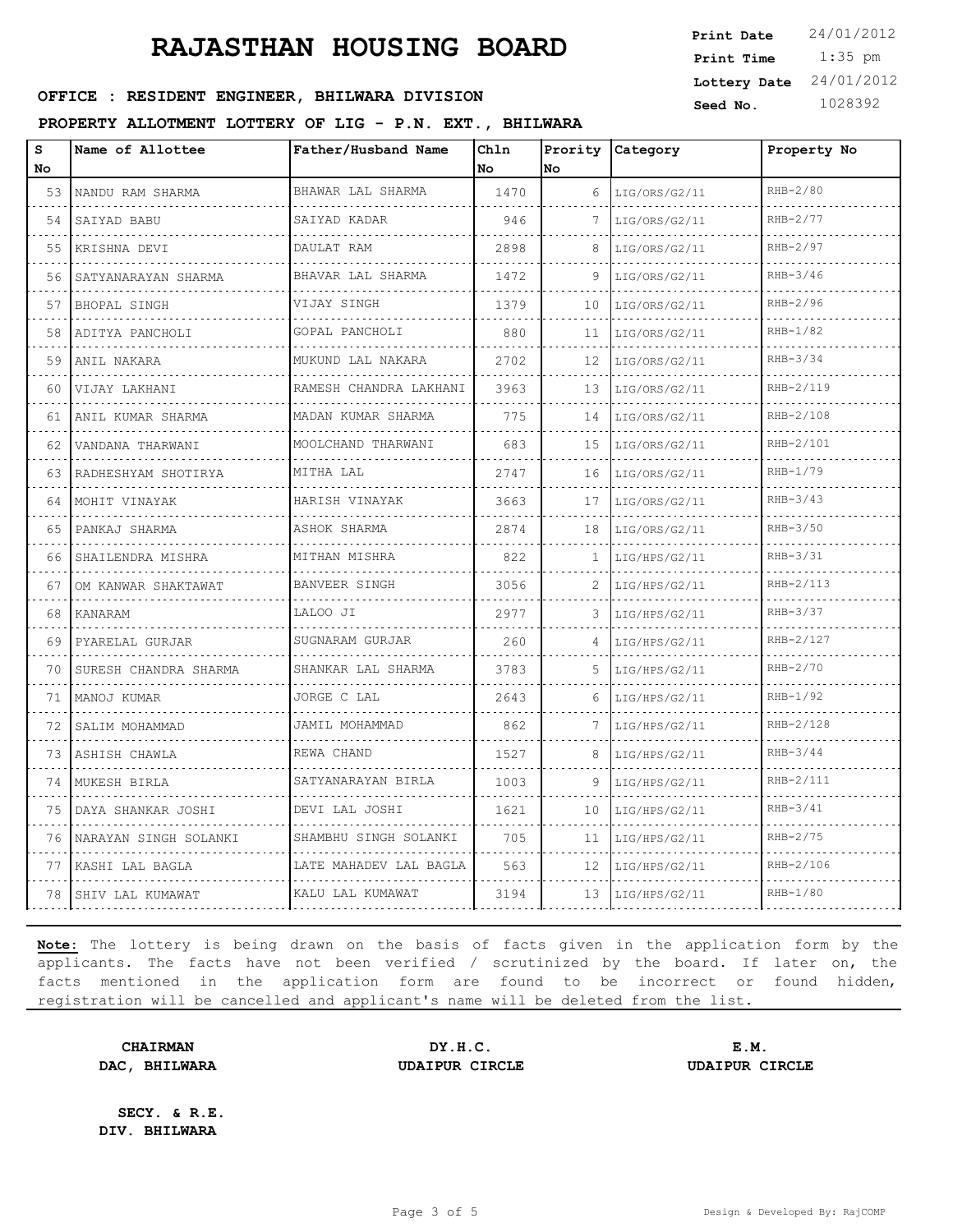### **OFFICE : RESIDENT ENGINEER, BHILWARA DIVISION** Seed No. 1028392

#### **PROPERTY ALLOTMENT LOTTERY OF LIG - P.N. EXT., BHILWARA**

 1:35 pm **Print Date**  $24/01/2012$ **Print Time Lottery Date** 24/01/2012

| s<br>No | Name of Allottee       | Father/Husband Name                    | Ch1n<br>l No | No | Prority Category | Property No |
|---------|------------------------|----------------------------------------|--------------|----|------------------|-------------|
| 79      | AMIT KUMAR JAIN        | SHAMBHU LAL JAIN                       | 236          | 14 | LIG/HPS/G2/11    | RHB-1/95    |
| 80      | PUSHPA KASHT           | SITA RAM KASHT                         | 3765         | 15 | LIG/HPS/G2/11    | $RHB-2/85$  |
| 81      | PIYUSH TIWARI          | PURSOTTAM LAL TIWARI                   | 1696         | 16 | LIG/HPS/G2/11    | $RHB-2/89$  |
| 82      | DHEERAJ GUPTA          | .<br>VINOD GUPTA                       | 1496         | 17 | LIG/HPS/G2/11    | RHB-2/104   |
| 83      | DEVKI GURJAR           | MAHAVEER GURJAR                        | 1781         | 18 | LIG/HPS/G2/11    | RHB-2/105   |
| 84      | BHANWAR LAL CHOUDHARY  | RAM KUMAR CHOUDHARY                    | 1289         | 19 | LIG/HPS/G2/11    | $RHB-1/87$  |
| 85      | NARAYAN LAL MALI       | <u>.</u><br>UDAI LAL JI MALI           | 2883         | 20 | LIG/HPS/G2/11    | RHB-3/53    |
| 86      | MURLIDHAR LAXKAR       | UDERAM LAXKAR                          | 585          | 21 | LIG/HPS/G2/11    | RHB-2/109   |
| 87      | SUNITA SHARMA          | RAJESH SHARMA                          | 3602         | 22 | LIG/HPS/G2/11    | $RHB-2/84$  |
| 88      | SATYA NARAYAN SUTHAR   | .<br>RAMPAL SUTHAR                     | 2943         | 23 | LIG/HPS/G2/11    | $RHB-2/72$  |
| 89      | RAJENDRA JAIN          | JAY CHAND JAIN                         | 1646         | 1  | LIG/ORS/G2/11    | RHB-2/125   |
| 90      | VIPUL BAFNA            | BHERU LA BAFNA                         | 1698         |    | LIG/ORS/G2/11    | $RHB-3/49$  |
| 91      | JYOTI AJMERA           | a dia dia dia dia 4<br>MURARI JETHLIYA | 3881         | 3  | LIG/ORS/G2/11    | RHB-2/120   |
| 92      | SANJAY KUMAR RANKA     | HASTIMAL RANKA                         | 3780         | 1  | LIG/HPS/G2/11    | RHB-2/78    |
| 93      | ASHOK SHARMA           | GAURI SHANKAR JI SHARMA                | 3898         |    | LIG/HPS/G2/11    | RHB-2/133   |
| 94      | PUNIT KUMAR SHARMA     | SATYANARAYAN SHARMA                    | 2765         | 3  | LIG/HPS/G2/11    | $RHB-3/48$  |
| 95      | ASHOK KUMAR SALVI      | PUNA RAM SALVI                         | 825          | 1. | LIG/ORS/G4/11    | RHB-2/76    |
| 96      | SAHI RAM               | KULARAM CHAMAR                         | 2821         |    | LIG/ORS/G4/11    | RHB-2/139   |
| 97      | MITHU LAL DHOBI        | UDAI LAL JI                            | 1500         | 3  | LIG/ORS/G4/11    | RHB-2/135   |
| 98      | BHAJJA LAL             | NANDA BALAI                            | 3214         | 4  | LIG/ORS/G4/11    | RHB-2/118   |
| 99      | RAMLAL                 | KALU                                   | 1354         | 1. | LIG/HPS/G4/11    | $RHB-1/96$  |
| 100     | KALPANA                | PRAKASH VERMA                          | 3002         | 2  | LIG/HPS/G4/11    | RHB-2/112   |
| 101     | HARISH CHANDRA BHAMBHI | SURESH CHANDRA BHAMBHI                 | 1029         | 3. | LIG/HPS/G4/11    | RHB-2/90    |
| 102     | SANJAY KUMAR BAIRVA    | MOHAN LAL BAIRVA                       | 3338         | 4  | LIG/HPS/G4/11    | RHB-2/115   |
| 103     | INDRAVEER SINGH GOUTAM | VIRENDRA KUMAR GOUTAM                  | 1680         | 5  | LIG/HPS/G4/11    | RHB-2/137   |
| 104     | SAHELI SANSI           | BHIMA SANSI                            | 3601         | 6  | LIG/HPS/G4/11    | RHB-2/123   |

**Note:** The lottery is being drawn on the basis of facts given in the application form by the applicants. The facts have not been verified / scrutinized by the board. If later on, the facts mentioned in the application form are found to be incorrect or found hidden, registration will be cancelled and applicant's name will be deleted from the list.

**CHAIRMAN DY.H.C. E.M. DAC, BHILWARA UDAIPUR CIRCLE UDAIPUR CIRCLE**